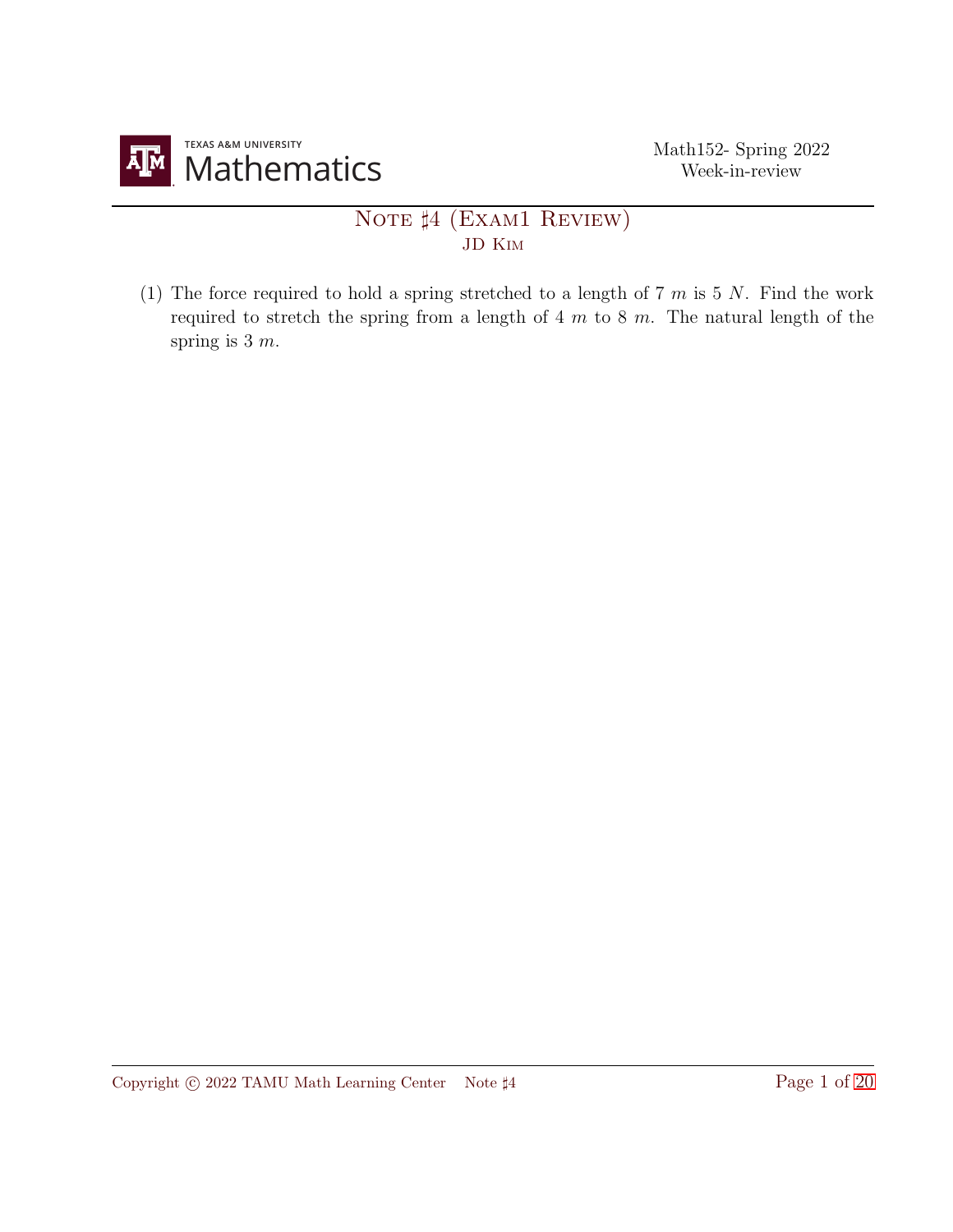

(2) Find the volume of the solid S whose base is bounded by the region  $x^2 + y^2 = 4$ , and cross-sections perpendicular to the  $y$ -axis are isosceles triangles with height equal to the base.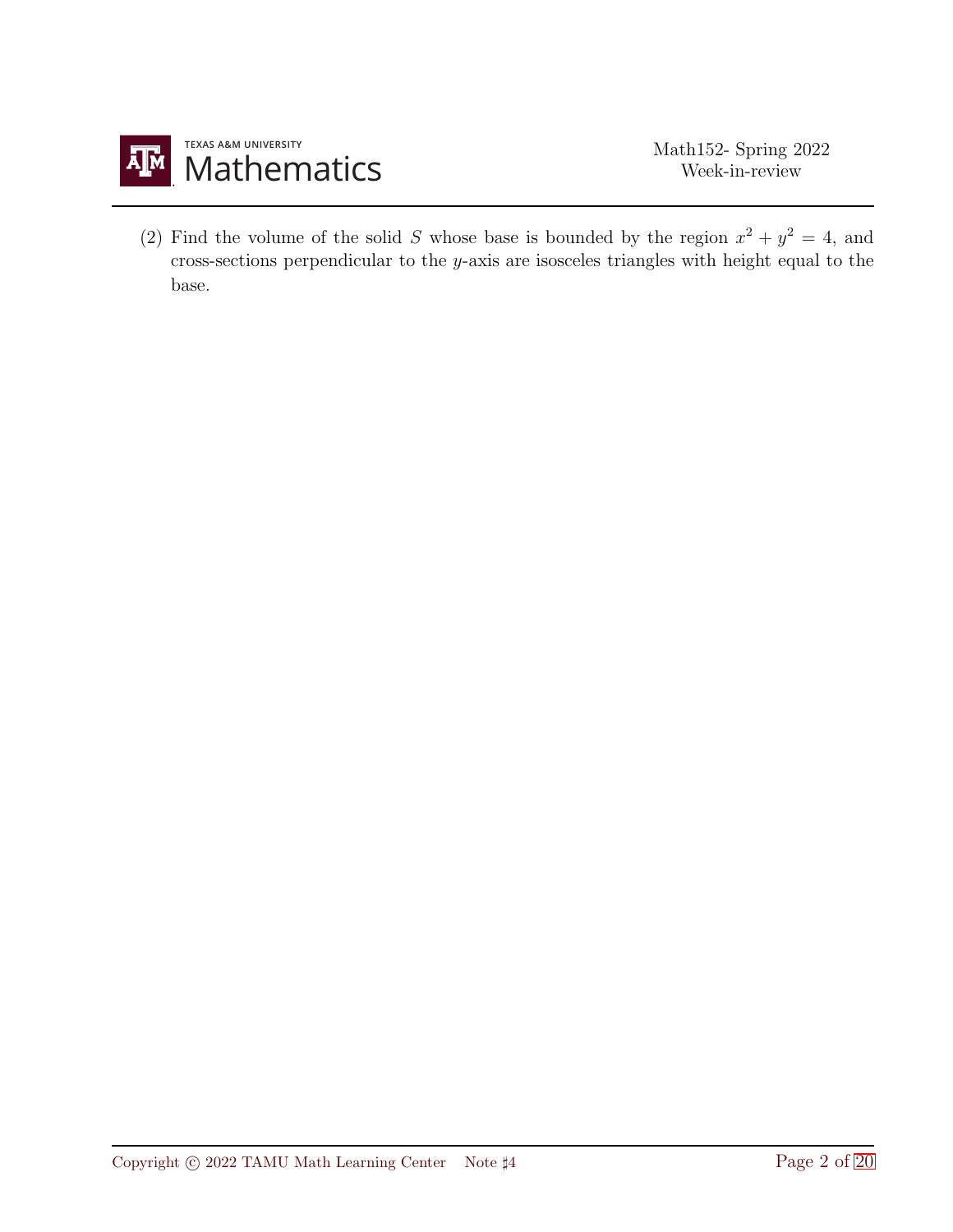

(3) Find the area bounded by  $x = 3y - y^2$  and  $y = -\frac{x}{2}$ .

(4) Evaluate  $\int \frac{\ln x}{\sqrt{x}}$  $\sqrt{x}$  $dx$ .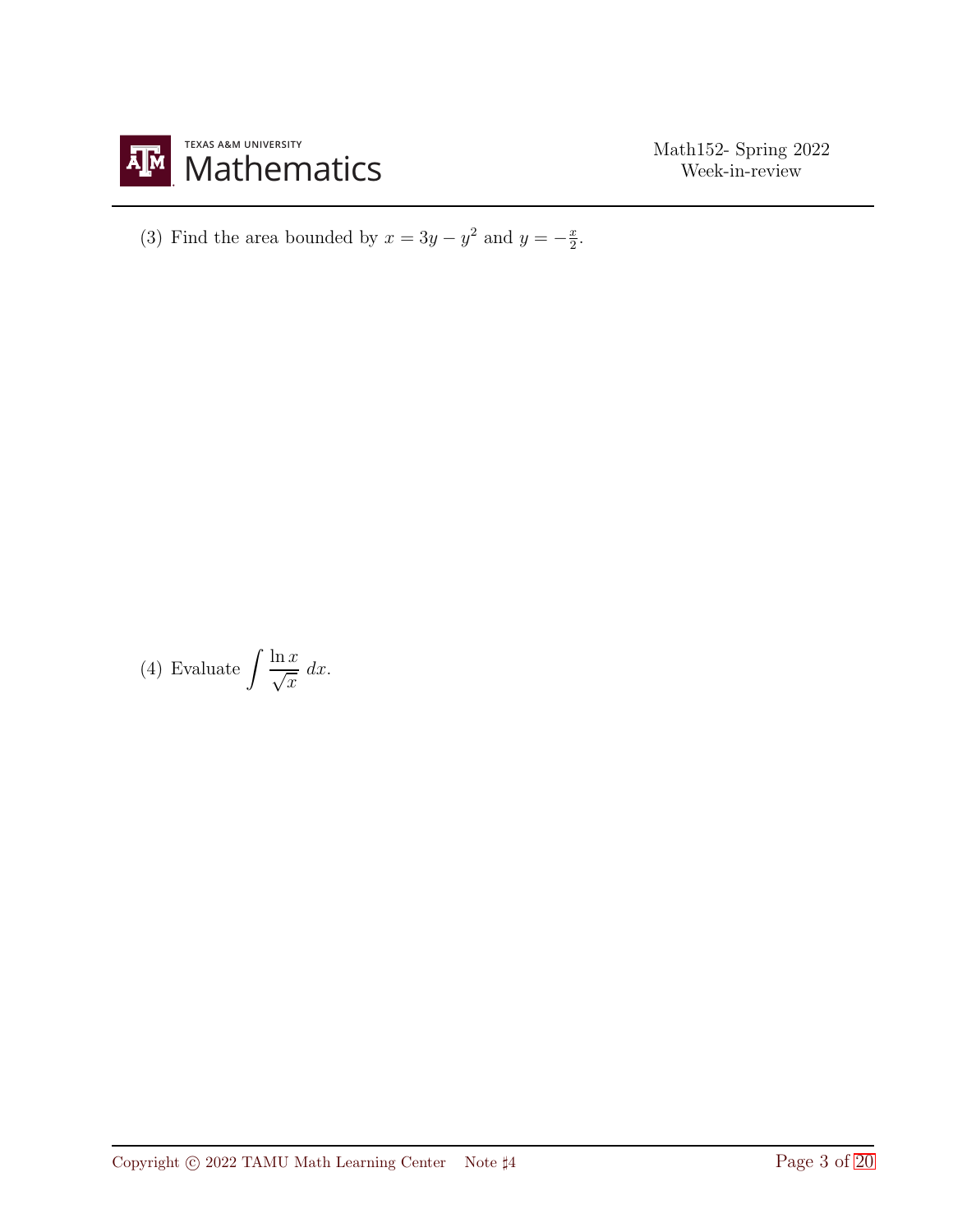

(5) The region bounded by  $y = \frac{1}{x}$  $\frac{1}{x^2}$ ,  $x = 1$ ,  $x = e$ , and  $y = 0$  is rotated around the y-axis. Find the volume.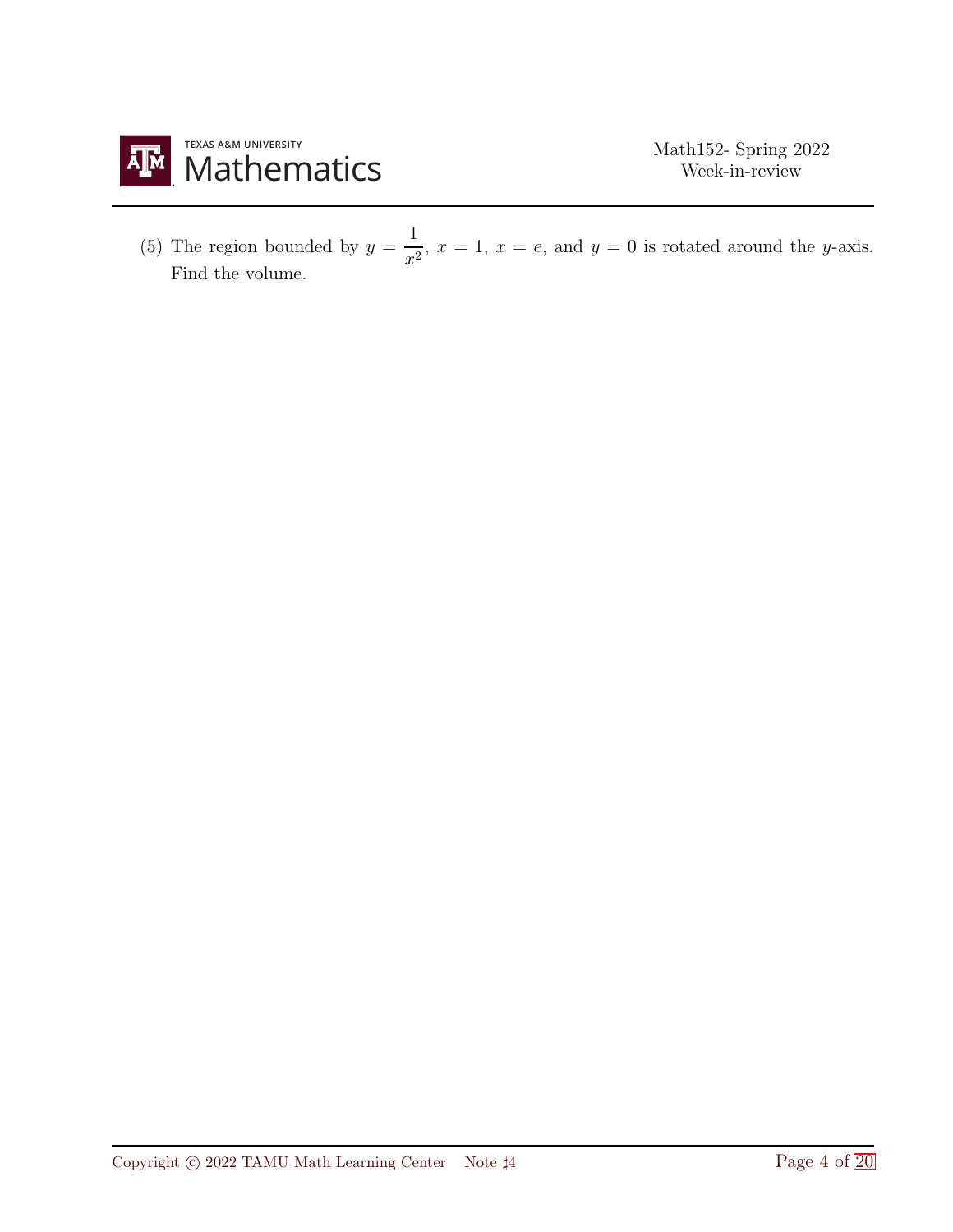

(6) The region bounded by  $x + y^2 = 4$  and  $x - y = 2$  is rotated around the line  $x = -1$ . Setup an integral representing the volume of the solid.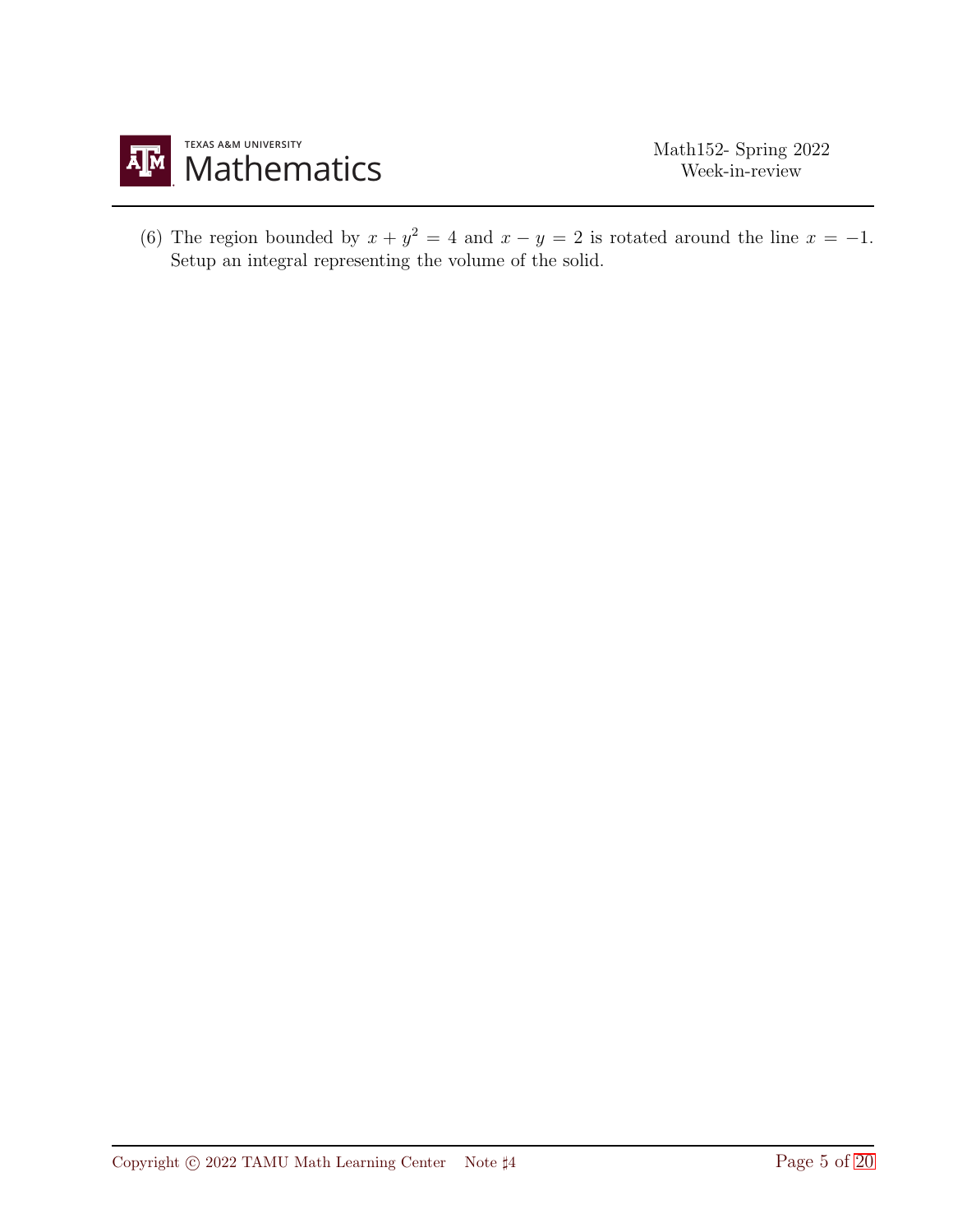

(7) Find the area bounded by  $y = 7 - x^2$  and  $y = 2x^2 - 5$ .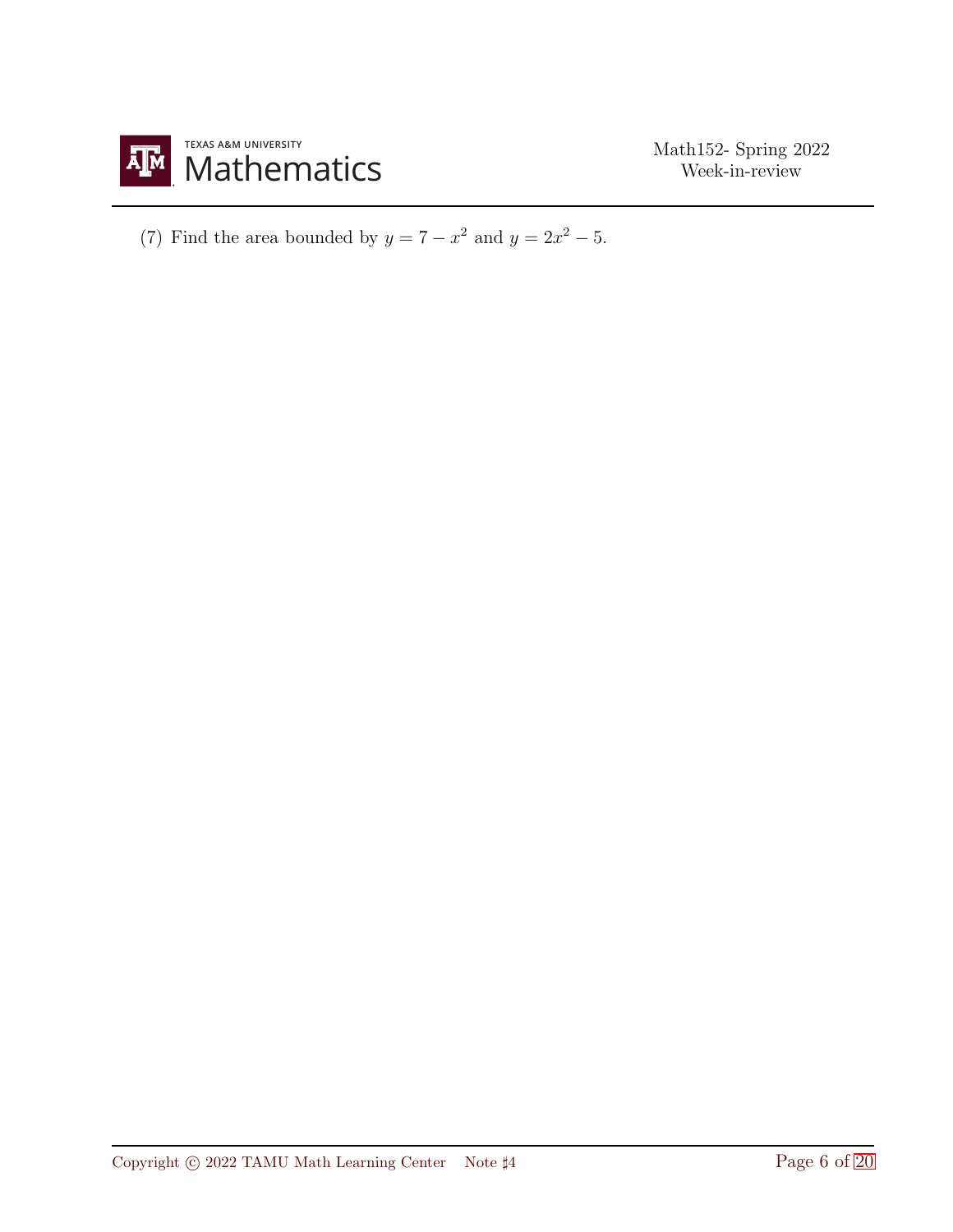

(8) Setup an integral for the volume of the solid obtained by rotating the region bounded by  $y = x^2 - x$  and  $y = 2$  rotated around the line  $x = 3$ .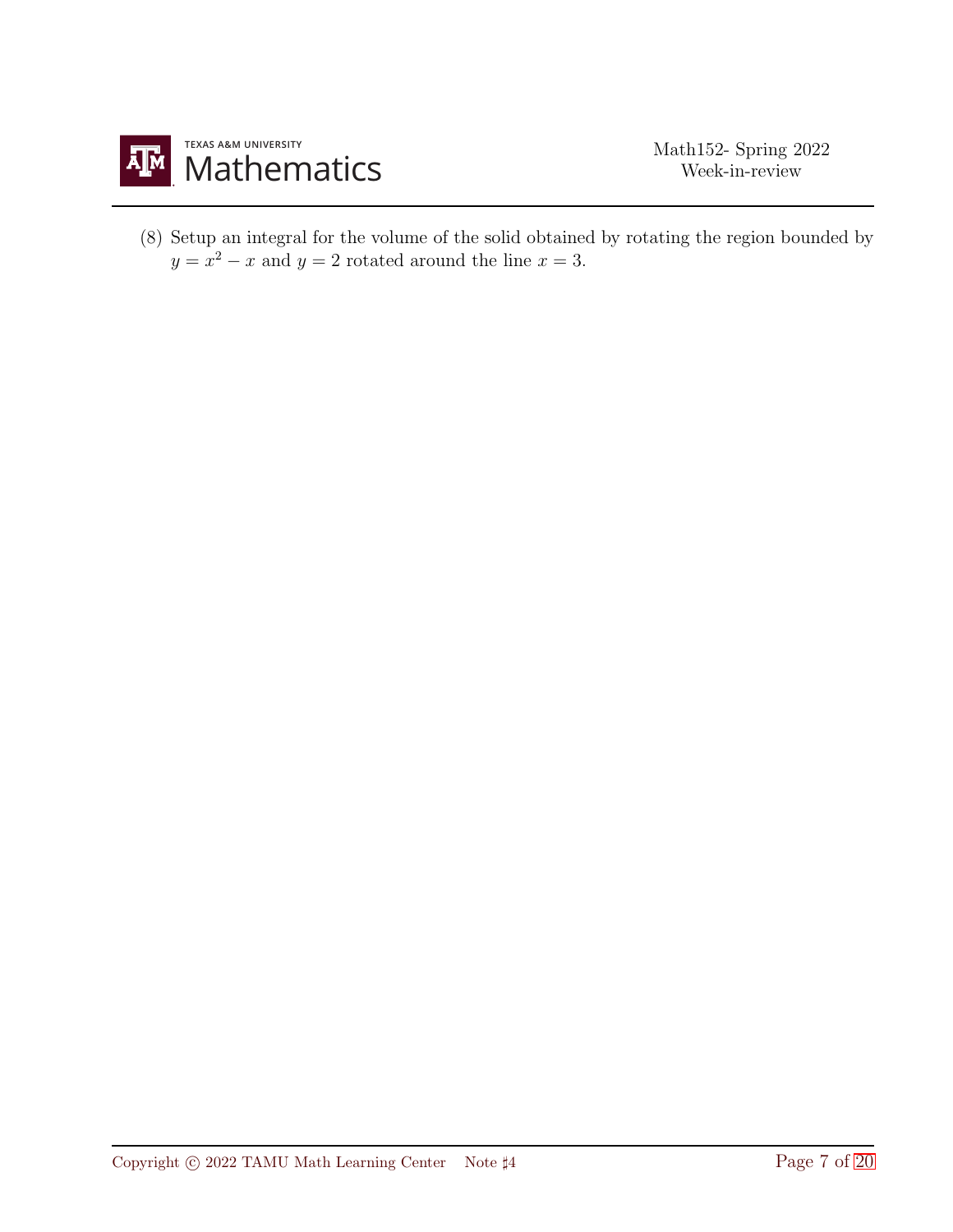

(9) Find the volume of the solid obtained by rotating the region bounded by  $y = \sqrt{x}$ ,  $y = 2$ , and  $x = 0$  around the *y*-axis.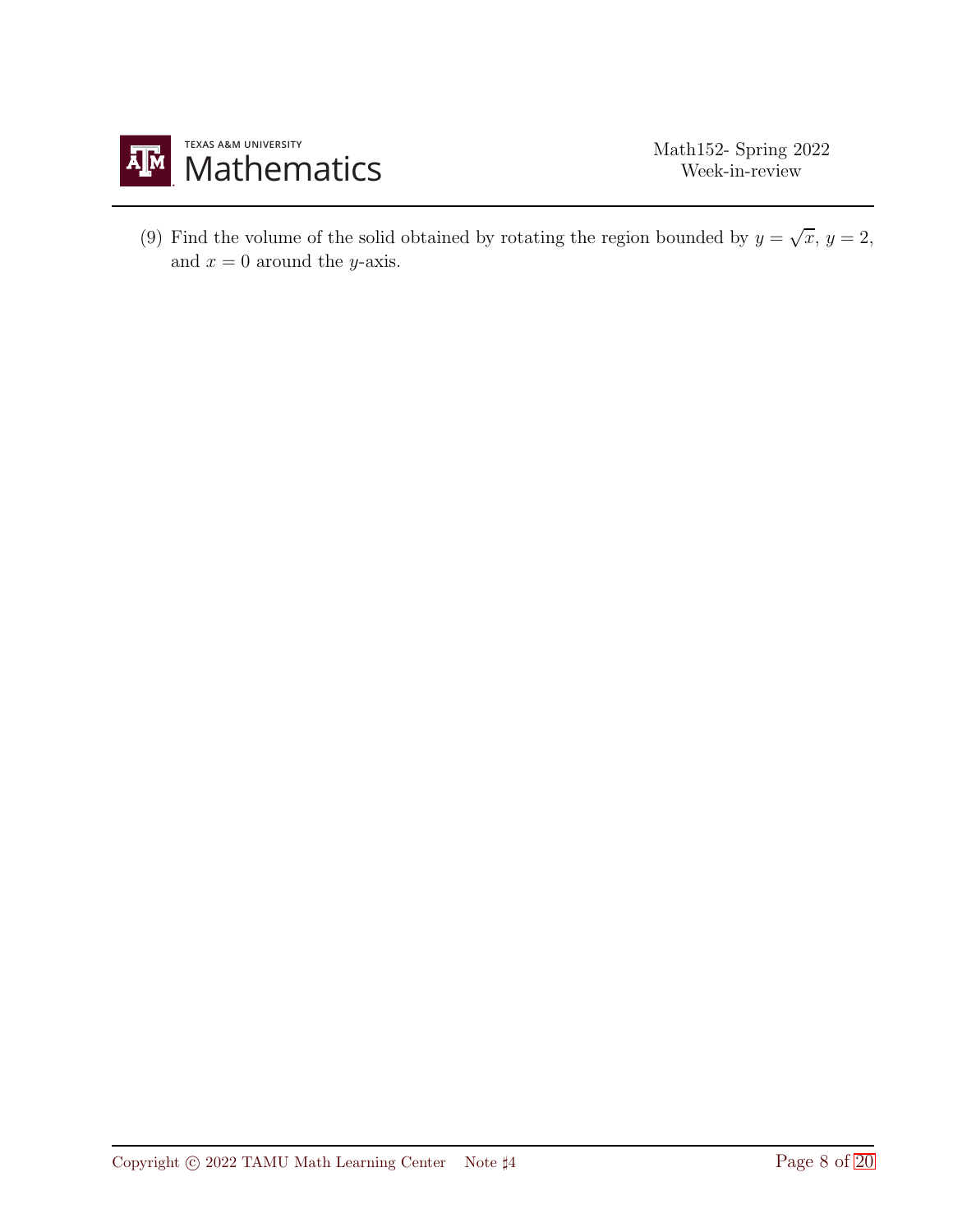

(10) Evaluate  $\int \tan^6 x \sec^4 x \ dx$ .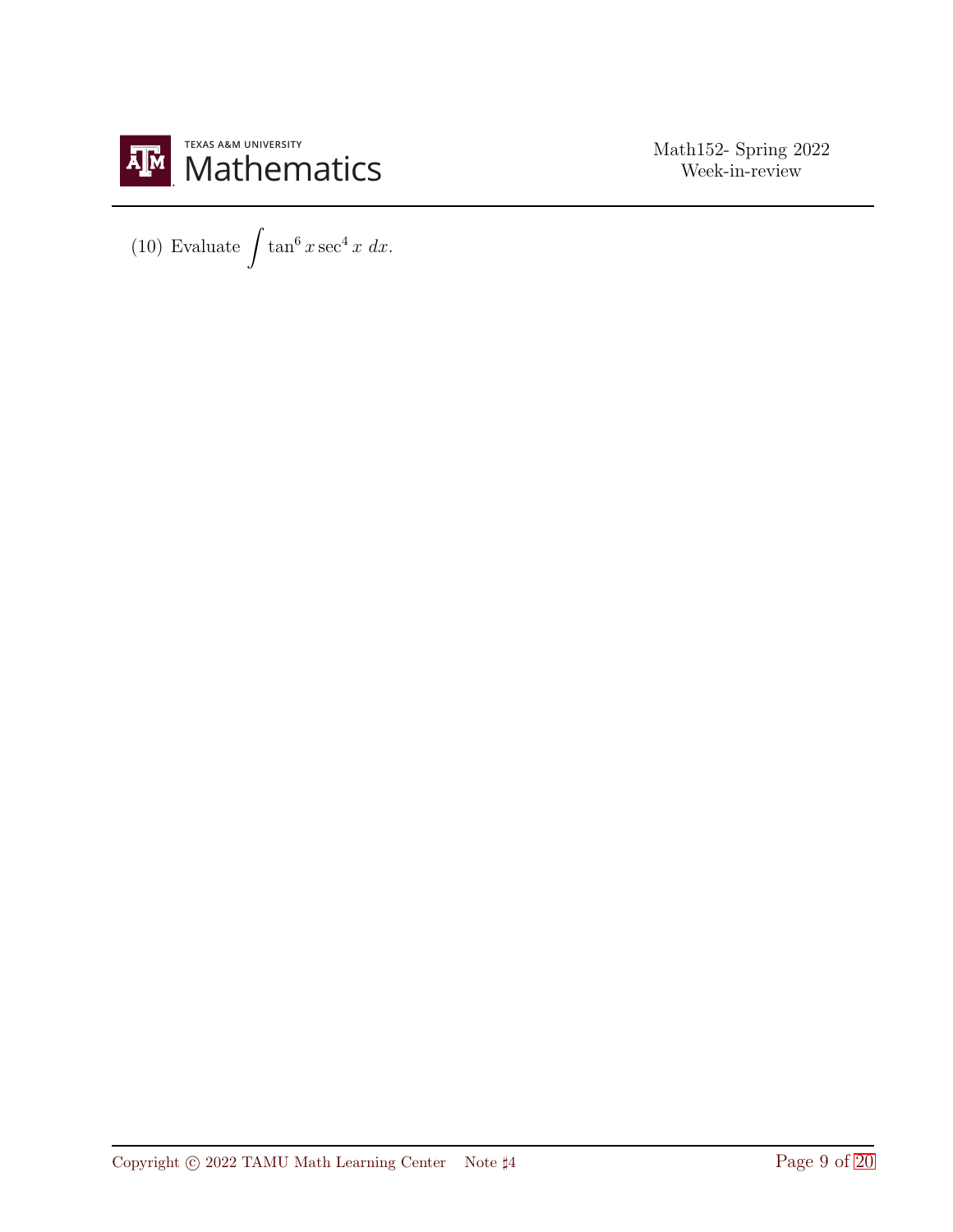

(11) Evaluate  $\int^{\pi/6}$  $\overline{0}$  $\sin^2(5x) dx$ .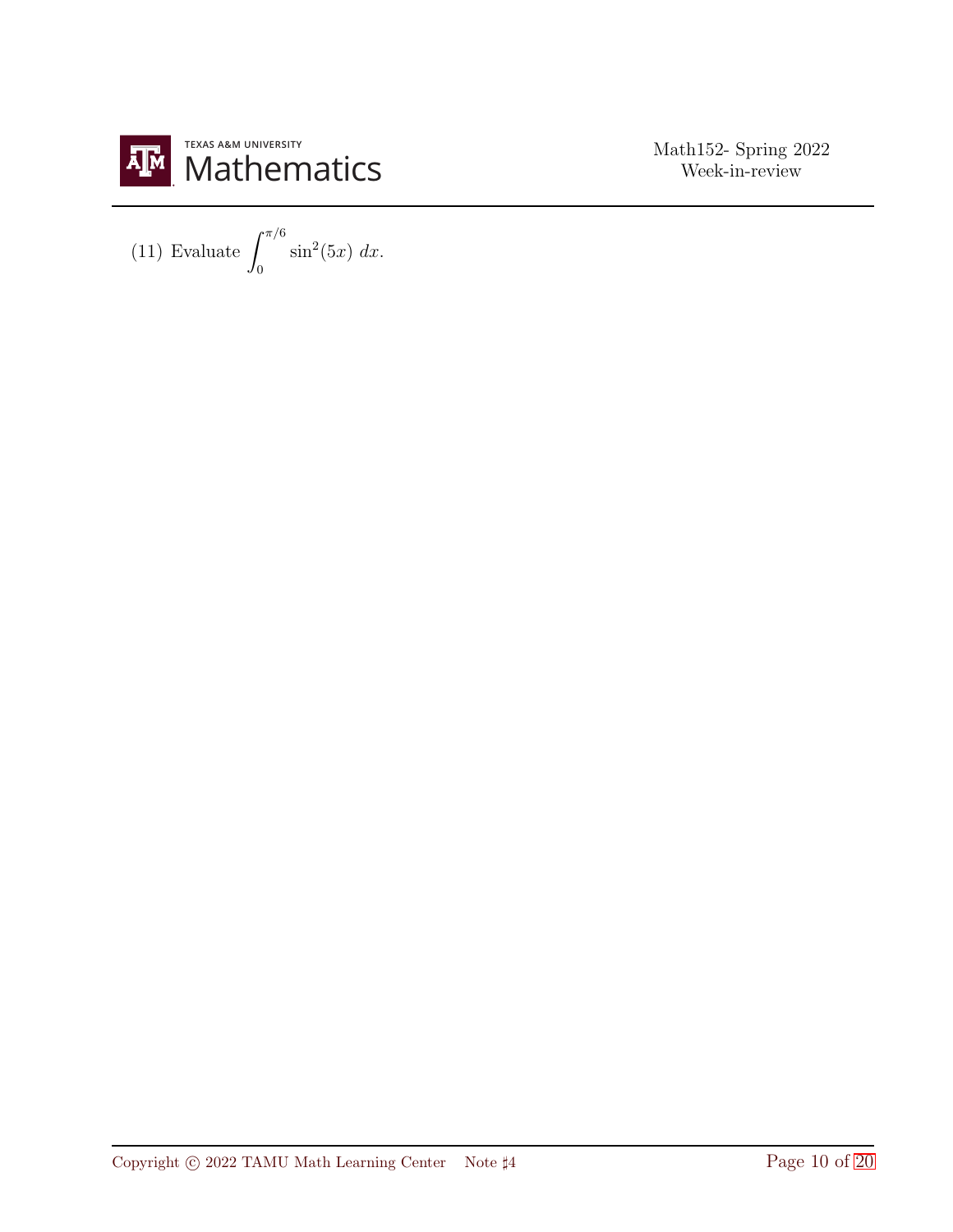

(12) A bucket is used to draw water out of an 80  $ft$  well. The bucket weighs 1  $lb$  and holds 19 lb of water, and the rope weighs one pound for every four feet. How much work is done?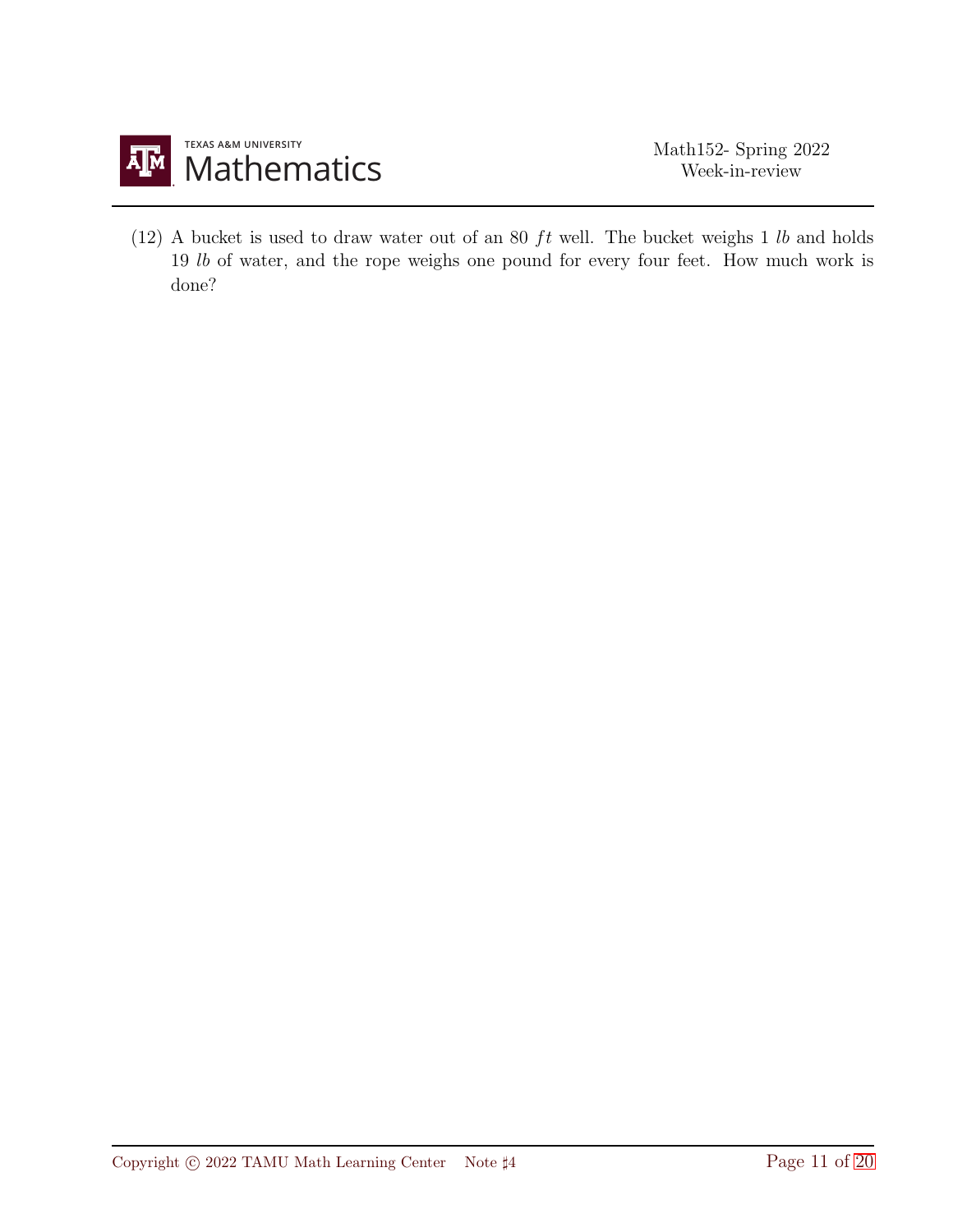

(13) Find the area bounded by  $y = x^2$ ,  $y = x + 2$ , on the interval from  $x = -2$  to  $x = 2$ .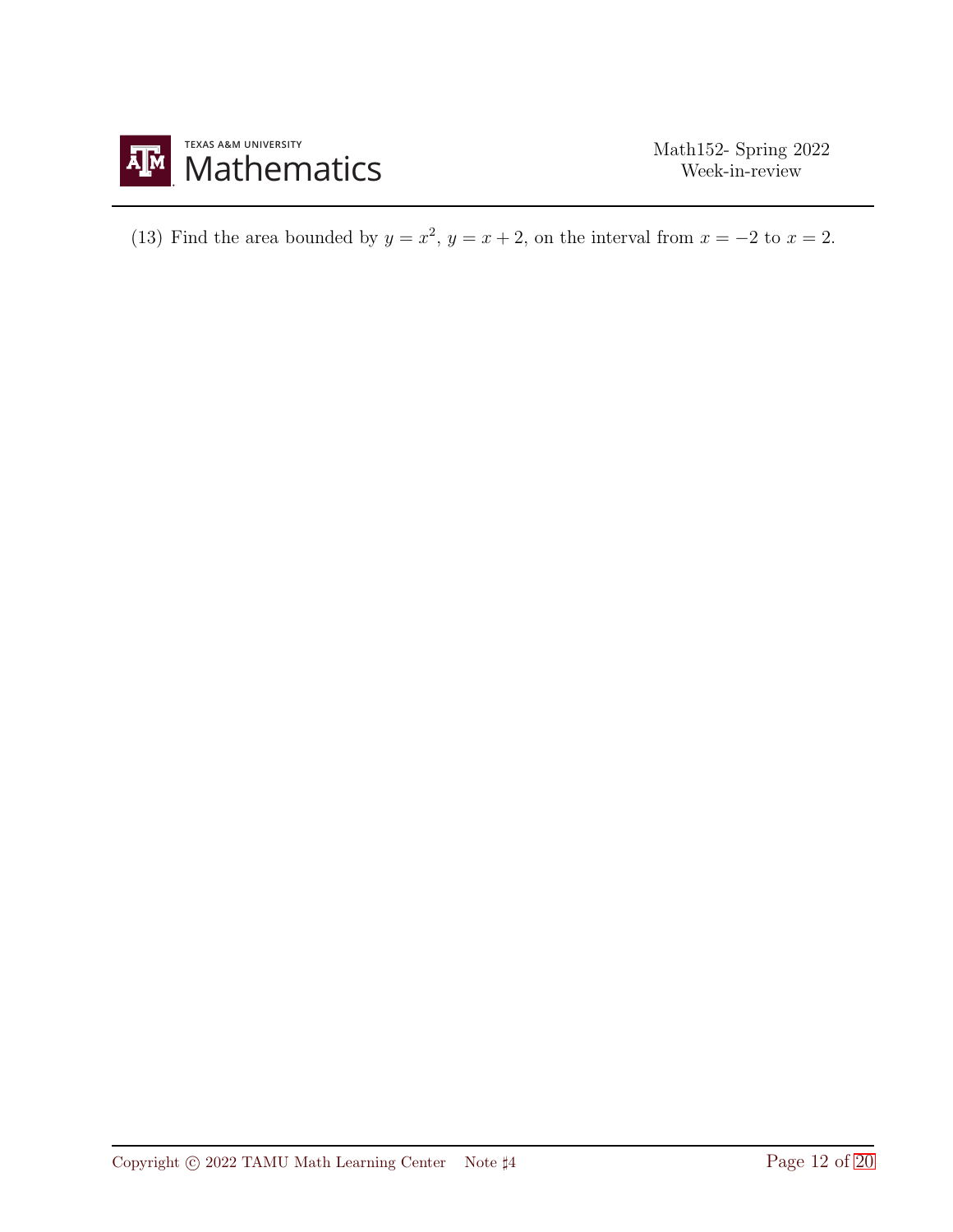

(14) A tank has the shape of an upside down pyramid with a square base. The tank is 10  $m$ high, 4 m wide at the top, and has a spout that is 2 m above the top of the tank. If the tank is filled with water 7 m deep, how much work is done pumping all the water out of the spout? Use  $\rho g$  for the weight density of water, and setup the integral.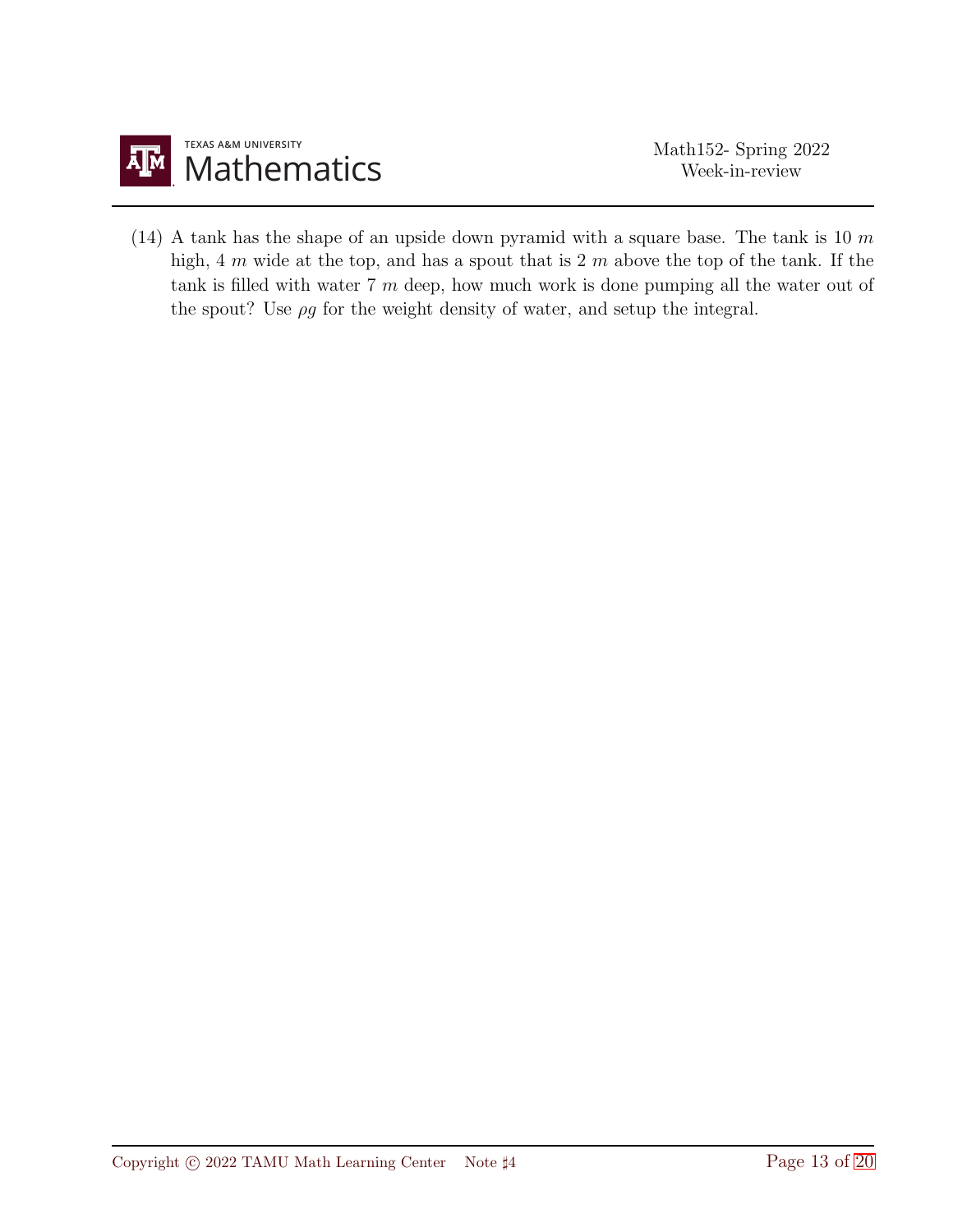

(15) Evaluate  $\int \cos^2 x \sin^2 x \ dx$ .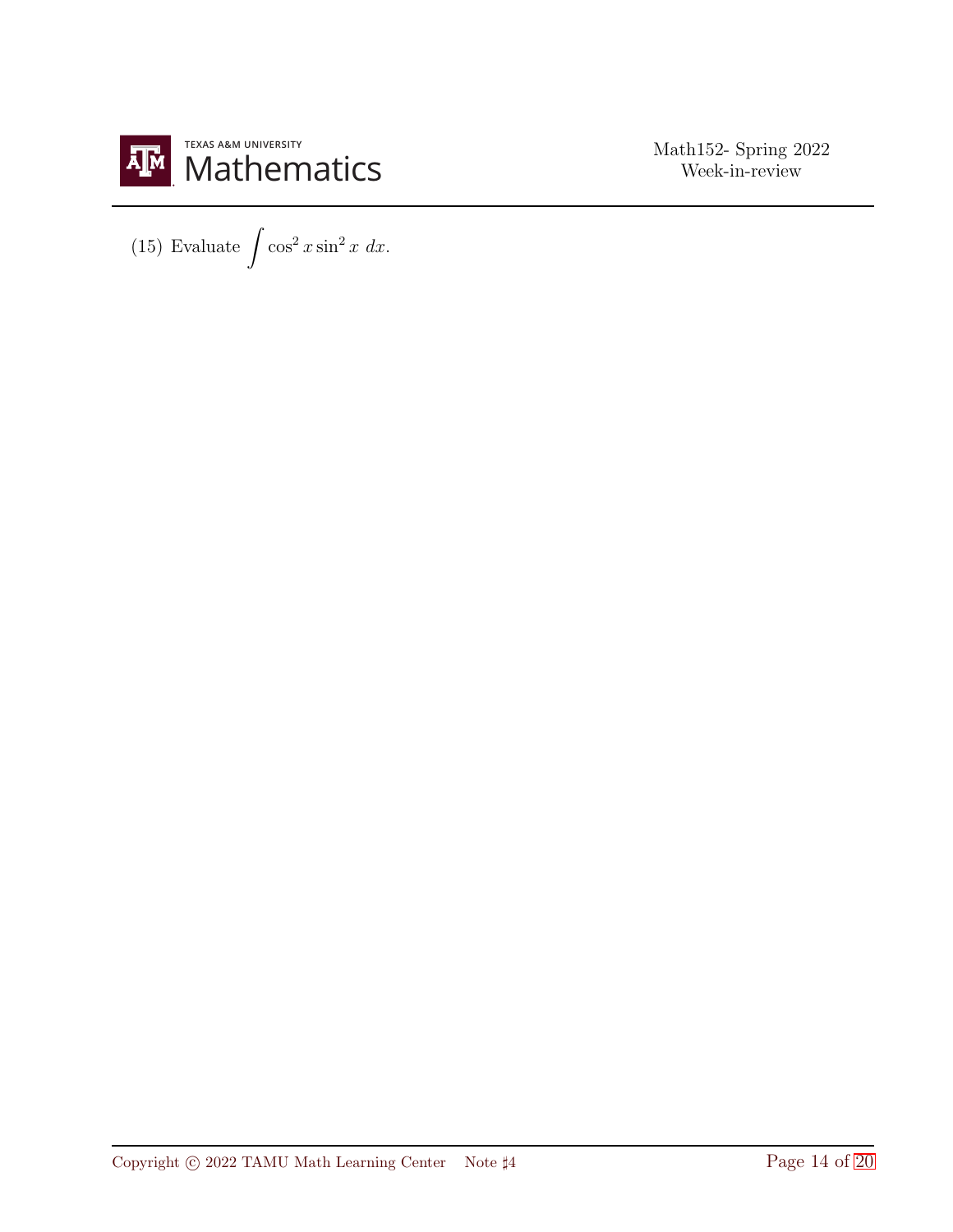

(16) Evaluate  $\int x^3 e^{2x} dx$ .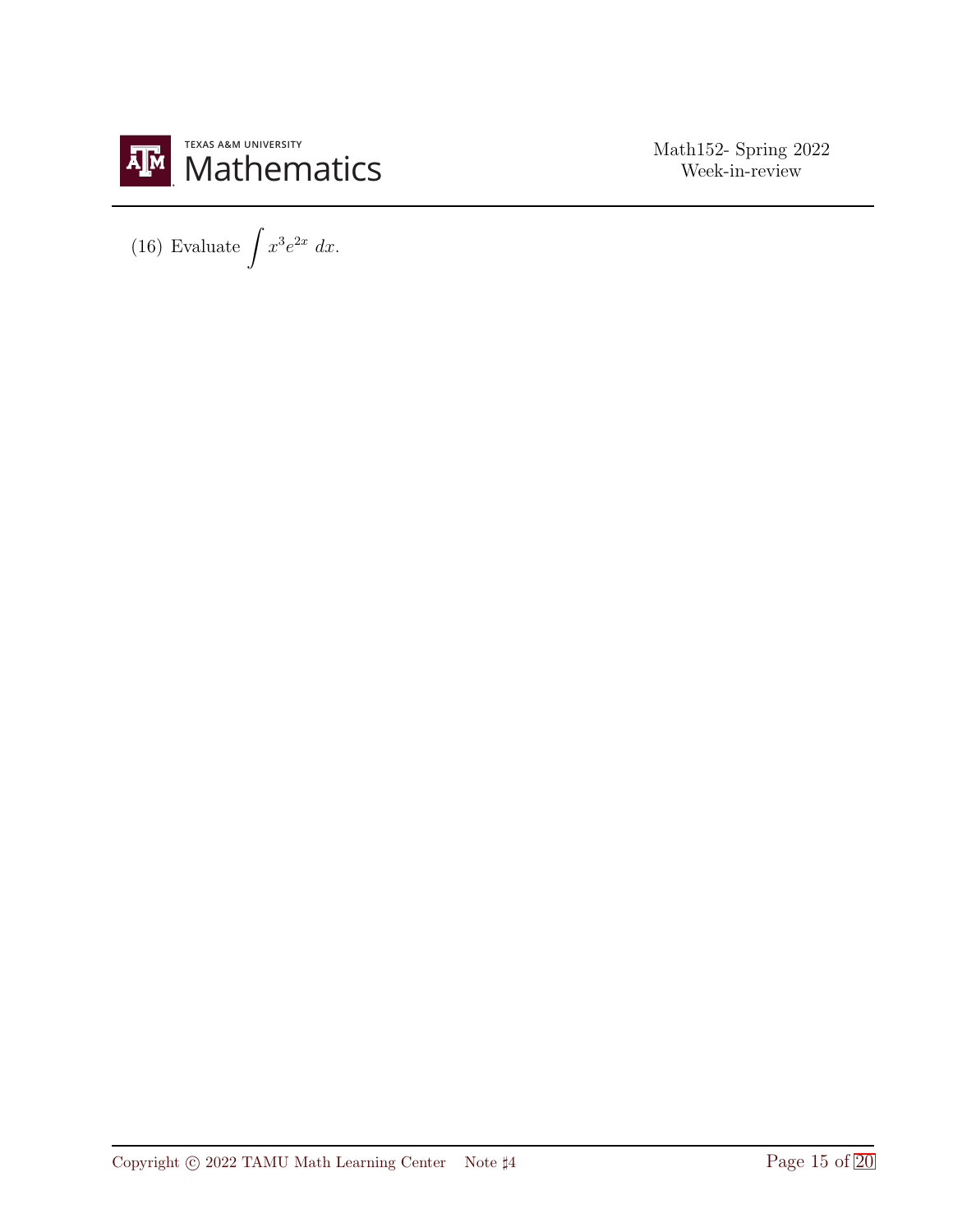

(17) Evaluate  $\int \sec^4 x \tan^3 x \ dx$ .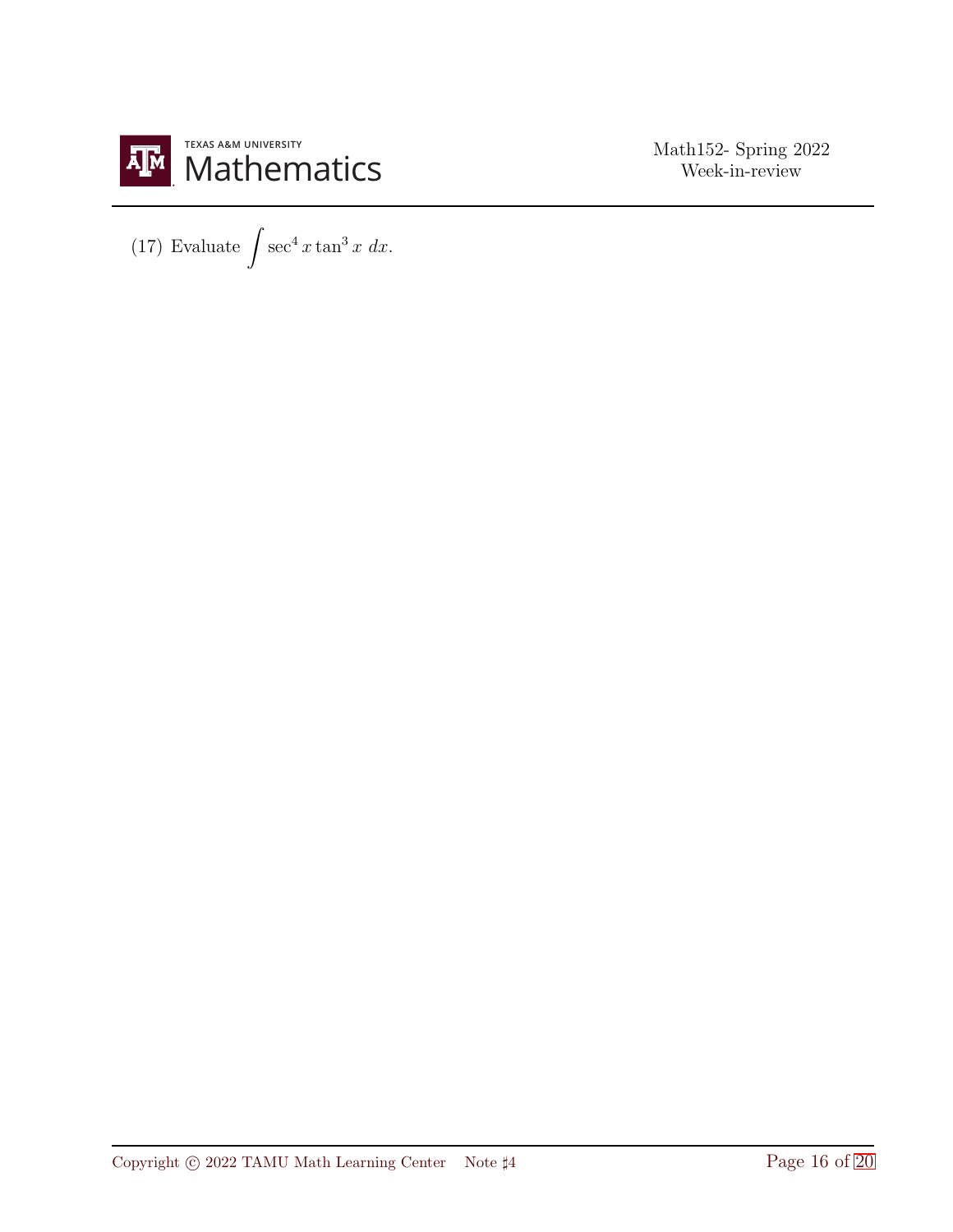

- (18) The region bounded by the curves  $x = 1, y = 2$ , and  $y = \frac{8}{3}$  $\frac{\tilde{c}}{x}$  is rotated about the line  $y = -1$ .
	- (a) Using disk/washers set up an integral(s) that represent this volume.

(b) Using cylindrical shells set up an integral(s) that represent this volume.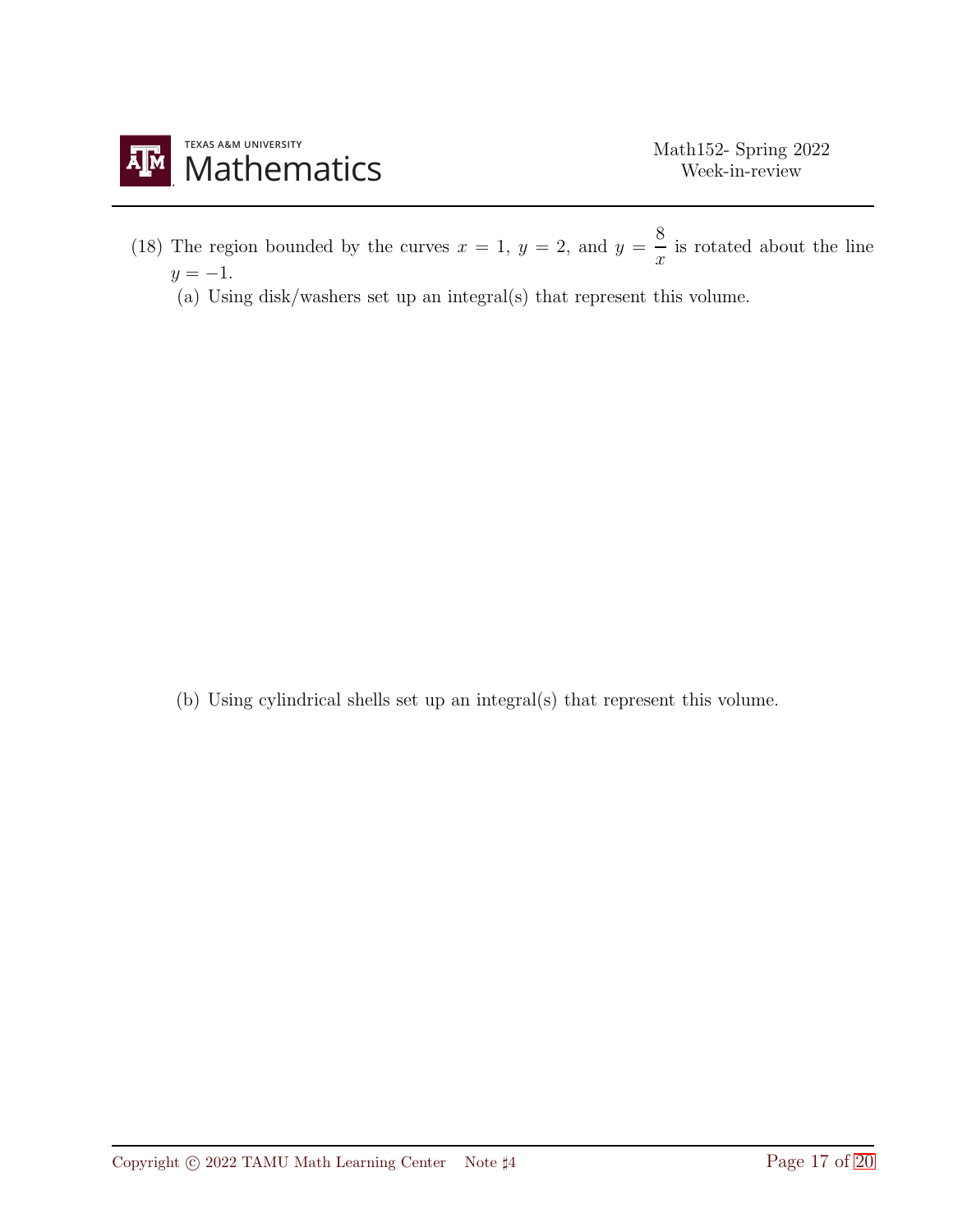

(19) Set up the integral(s) that would find the volume of the solid obtained by rotating the region bounded the curves  $y = 3x - x^2$  and  $y = 3x - 9$ . (a) about the line  $x = 5$ .

(b) about the line  $y = 10$ .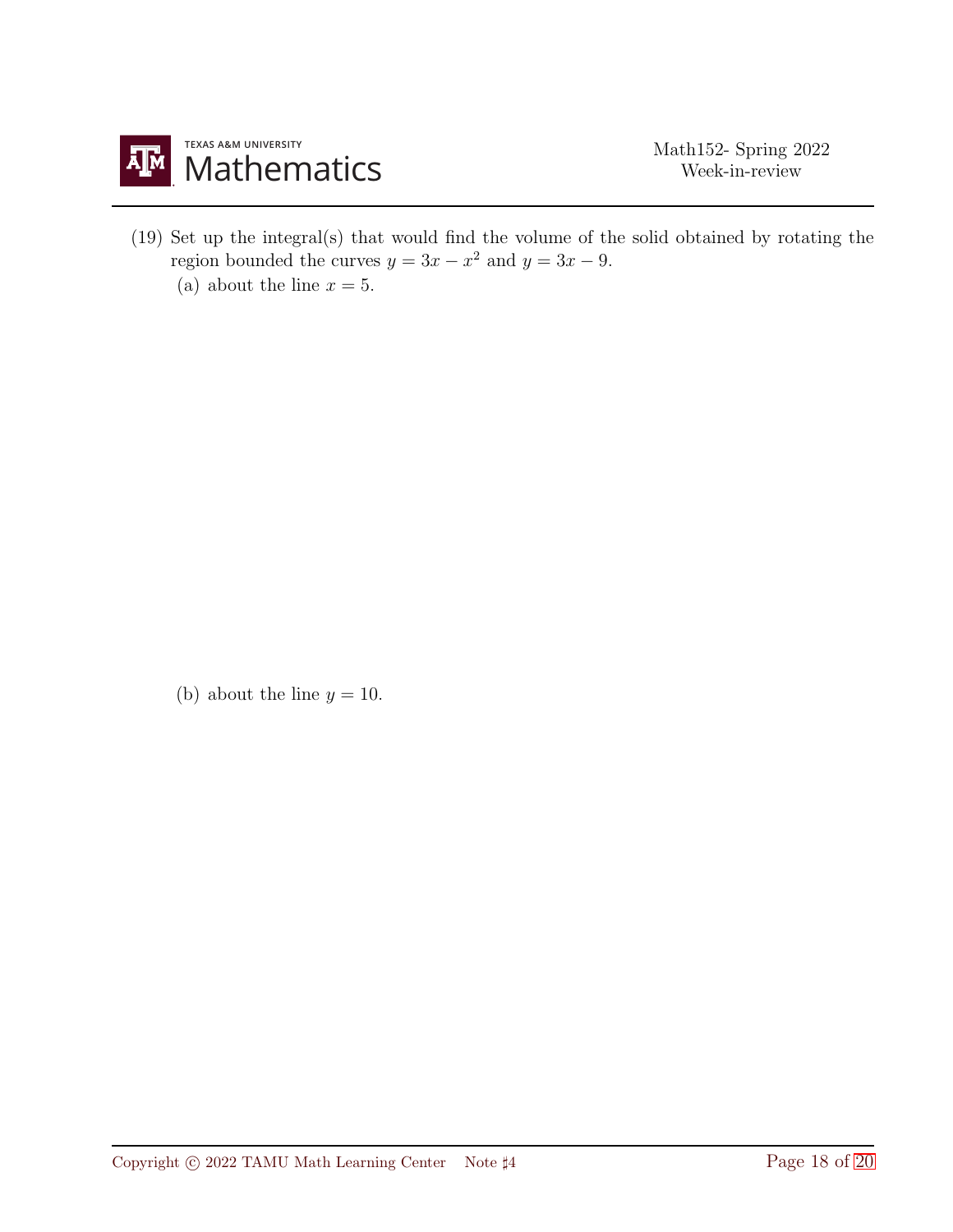

(20) A trough is in the shape of a half cylinder (on its side). The length of the trough is 15  $ft$ and it has a radius of  $7 \text{ ft}$ . Assuming that the trough is filled with water to a depth of 4 ft. There is a spout at the top of the tank that is 2 ft tall. Set up an integral that will compute the work required to pump all the water out of the spout. Be sure to indicate on the picture where you are placing the axis and the directon of the positive axis.